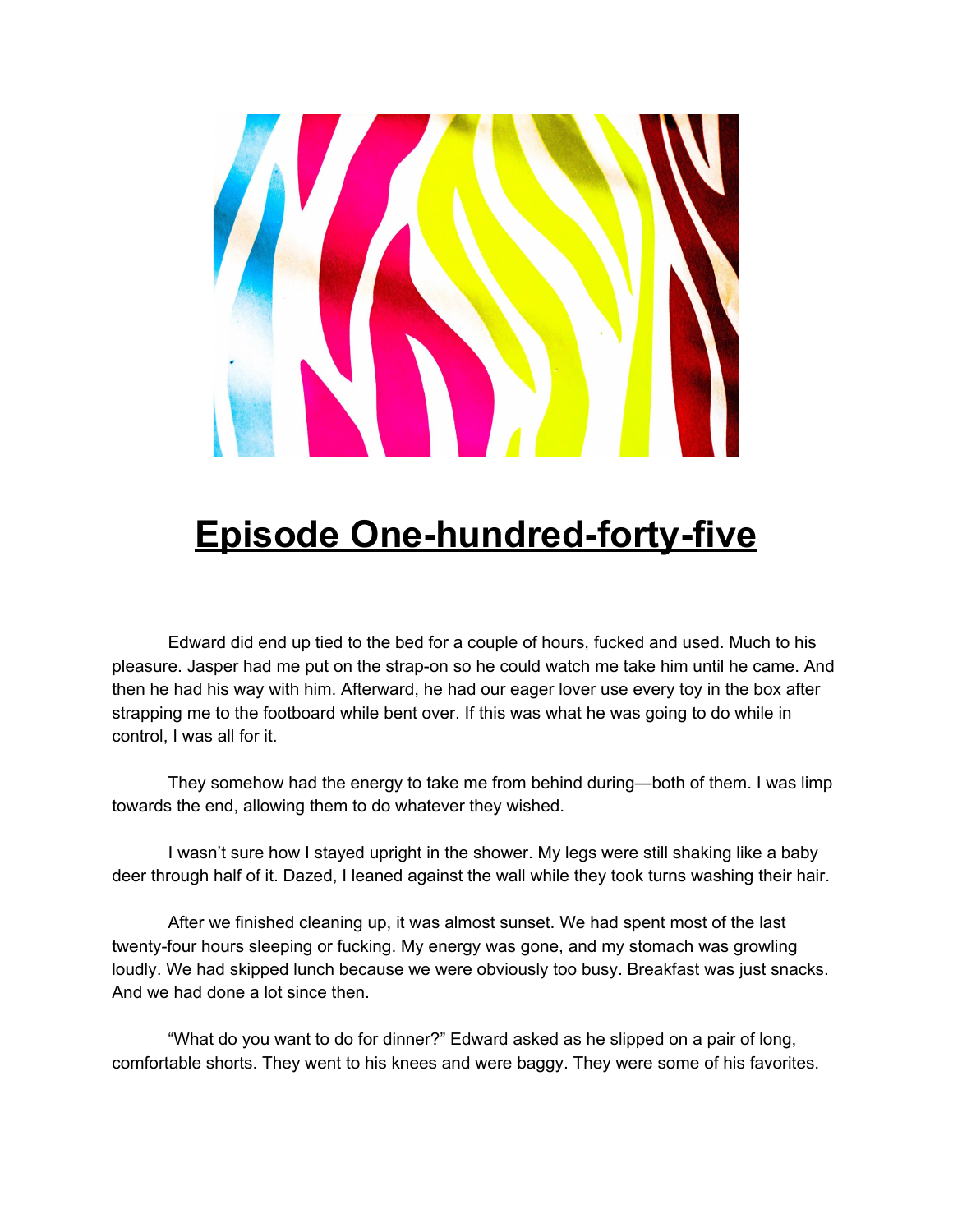"I'm starving." He stretched his arms above his head, rolling it from side to side. He had at least a dozen tiny hickies on his throat. Neither of us had been able to resist.

"I was thinking the same thing," I responded with a smile as I brushed my wet hair. "Want to use the grill? We have some nice-looking steaks in there." I went to put on my own shorts. Only in my sports bra, I moved around the room to finish getting ready. I hadn't picked out a top yet.

"Hey," Jasper called to me with a little smirk. He wiggled his eyebrows. I was rubbing lotion over my arms and shoulders. I peeked at him from over one of them. "Are you going to walk around in just that all night? Please say yes." He purposefully bit his lip and sucked in a breath. "Pretty please?"

I laughed at his dramatics. "If that's what you want. It's comfortable, anyway. Do you want steaks?" I pressed, turning to toss the cream back into my luggage.

"Of course. Sounds delicious." He came to stand behind me, his hands on my hips as he kissed the back of my neck several times. His thick fingers moved up my waist, digging into my skin. I leaned against him with a smile. Jasper dragged his nose over the back of my earlobe and inhaled deeply. "You always smell so nice."

"Thank you." I closed my eyes. His palm smoothed over my belly button, holding me tightly. "If I go topless, does that mean you will too?" I looked over my shoulder at him again. Edward grinned at me and our playfulness. He was combing his hair and watching us in the mirror.

Kissing my ear several times lightly, his other hand moved up my ribs. "Yes. If that's what you want." They slid over my breasts as his nose skimmed my throat. He pecked the nape a few times tenderly. I was so tired, but he made me ache with desire.

"We should stop before we start again. I don't have the strength for another round," I admitted sheepishly.

Edward laughed. "Neither do I."

We started setting up everything we needed together, listening to music while we did. We were just going to have a salad and grill some corn. It was simple and delicious. None of us wanted to do that much work. It was perfect for the evening.

Edward did the hard labor of preparing the grill. Since Jasper and I didn't have much else to do, he brought out the smokes again. He lit the joint and danced around to the beat, pulling me towards him. I took it from him, turning to shake my ass against him. We moved over to our boyfriend, still dancing as we passed it to him.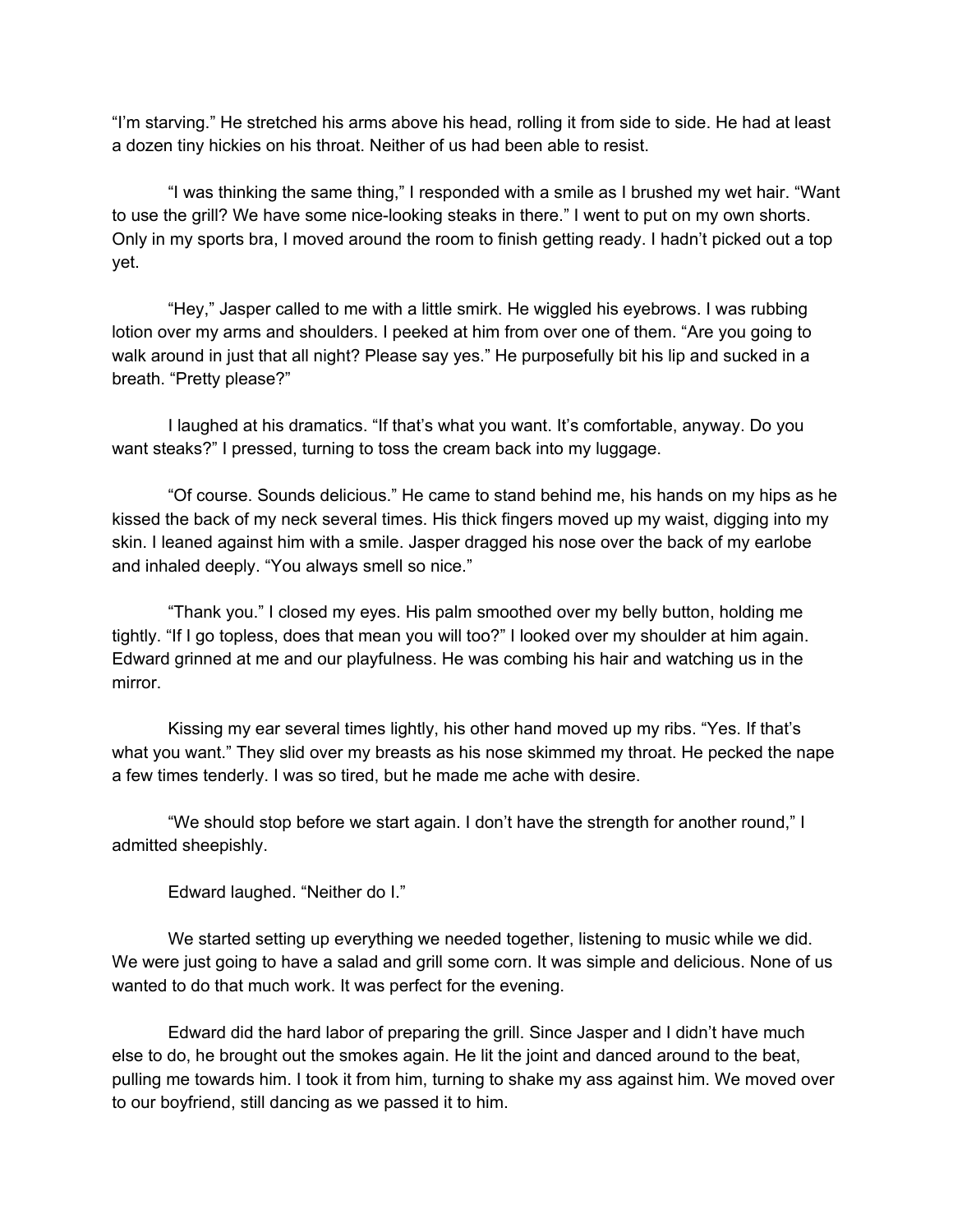When I did, Jasper pulled me around so I was facing him again. He was more seriously dancing, putting one hand on my waist while holding the other. He dipped me down, moving me from side to side as he brought me up. My hair brushed the deck. Giggling, I let him twist my body whatever way he wanted. I loved being playful with him.

Wrapping my leg around his hip, he picked me up and twirled me in the air. "You are such an excellent dancer," I complimented. "If you had trained younger, you would be an amazing professional. You're the right shape for it. So muscular."

Our boyfriend chuckled to himself. "Oh, I just had a lovely roleplay idea. Sexy older dance instructor and the eager young student…" He smirked at Jasper as he wiggled his eyebrows again, making him laugh. "Oh, Ms. Swan, teach me how to move my hips just how you like."

"Ha!" He threw his head back and guffawed loudly. "Oh, my god. Yes, please," Jasper drew out playfully. "Make me stay after class until I get it right."

"How can either of you be in the mood? Aren't you worn out yet?" I asked with a smirk. To answer, the man I was dancing with kissed my neck before nipping at it forcefully. It made me gasp. Instantly, my body reacted. My nipples got hard, and my stomach clenched.

He drew me up in his muscular arms, mine pinned against his firm chest. "I could fuck both of you for days," he whispered seductively in my ear. Then he took my throat in his hand and kissed the other side deeply. My hands slid up to his shoulders slowly, just holding on. My eyes rolled into the back of my head. I realized I had only a single toe on the ground because he was holding me up completely.

"I can see her goosebumps from here," Edward practically purred, taking another hit as he watched from the grill. The fire was starting to go down. Soon it would be ready to cook on. "You're so beautiful together like that."

We needed to stop before we started fucking again outside. They had so much more energy than I had. I was really beginning to feel exhausted. I needed food and probably an enormous glass of water.

Slowly, I pulled away. "I need to go get the steaks ready. I'll be right back. Dance with him for a minute." I pointed at our boyfriend.

"Oh, what an excellent idea, dove."

While in the kitchen, I watched them move together happily. They were dancing differently. It was closer, tighter. Slower. Edward was leading with his hand on his back. Both of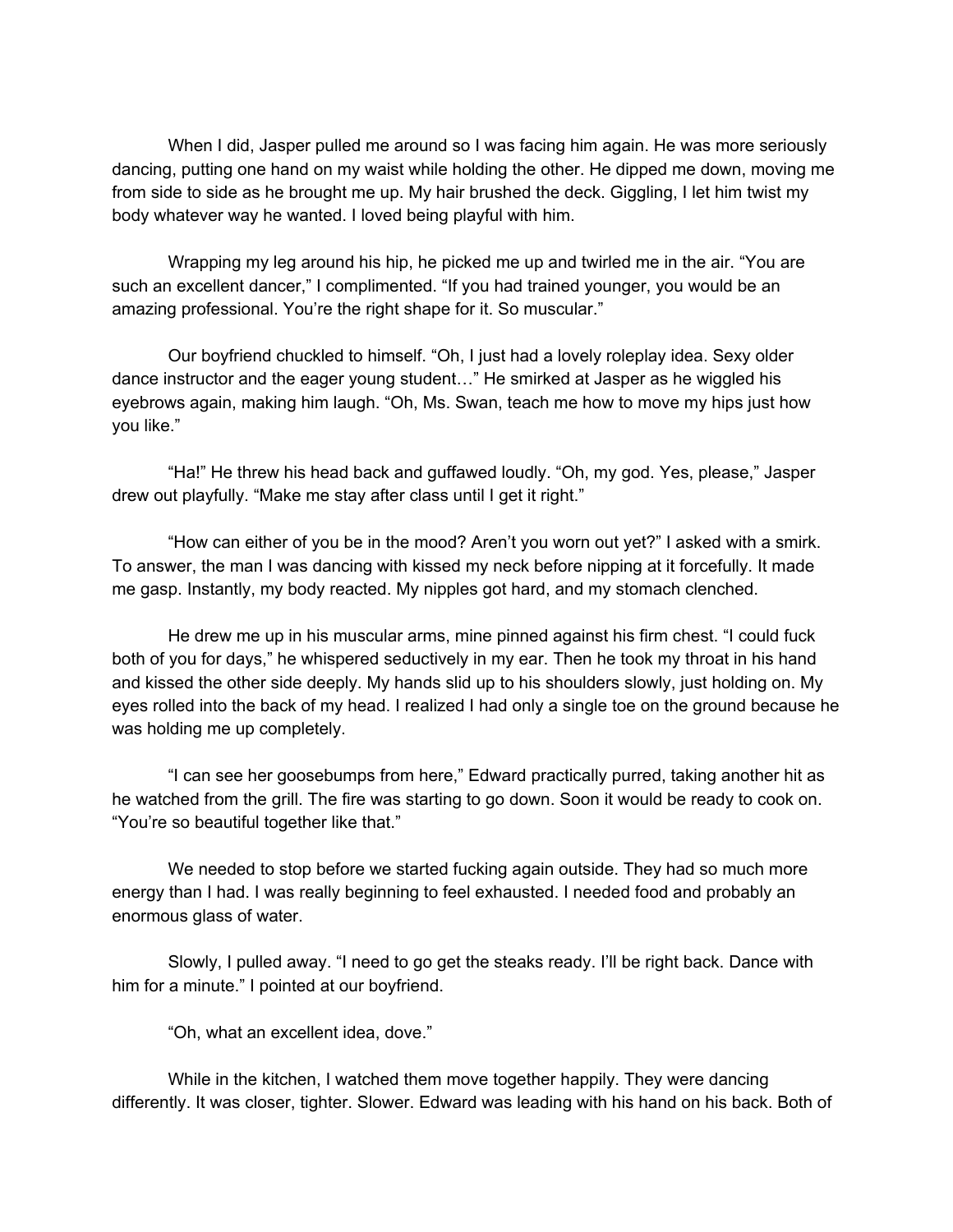Jasper's were tightly wrapped around his hips. They were chest to chest, breathing in time together. He was gazing up at him with a jovial smile as they pecked each other's lips. I stared as I took a big sip from my glass, leaning against the counter.

They were in heaven. I had never seen two people more in love and euphoric.

After dinner, we decided to go back into the hot tub to relax. I was undoubtedly sore from all the fun from the past couple of days. Though it was quite early, I was worn completely out. Naked, I laid in bed while I waited for them to get ready to join me. It was difficult to keep my eyes open. I snoozed on my belly, my face shoved into the pillows.

Edward pecked up the back of my leg slowly, kissing my ass cheeks several times before licking up my spine. He was half-hard and rubbing against my butt. "One more time?" He inquired seductively in my ear.

"No," I pouted, not opening my eyes. "Get off of me, I'm tired."

Chuckling, he flopped beside me. He tugged me towards him so we could snuggle. I rested my head on his chest, never opening my eyes. Jasper pressed behind me. He kissed my shoulder, adjusting my hips so that my thighs were flush against him. He hummed softly. "Perfect. Sweet dreams, my dove."

I was out like a light, not that I had a choice. My body dropped into weightless darkness within a second.

When I woke up in the morning, I was alone in bed. I stretched, slowly stirring. Listening for noise, I knew they weren't in the room or moving around in the kitchen. I put on one of Jasper's shirts and walked through the small cabin to look outside. The boys were sitting at the end of the dock, smoking, and drinking coffee while laying out in the sunshine. They were both shirtless and only in their boxers with sunglasses.

My men were so beautiful.

Smiling to myself, I went to make myself a cup. It was pleasantly fragrant in the kitchen, perfuming the air. There was still plenty left. I hated that it was already Sunday and our short trip was almost over because I wanted more time like this. I loved it so much. It was the most relaxed and at peace I had felt in days. I didn't realize it was possible to be so disconnected from the rest of the world in such a good way.

Not wishing to interrupt their private time, I worked on breakfast. I was craving something with eggs, and I knew the boys enjoyed them. Everyone needed protein. I decided to throw together a frittata with the leftover steak and corn from the night before. Also, I sautéed some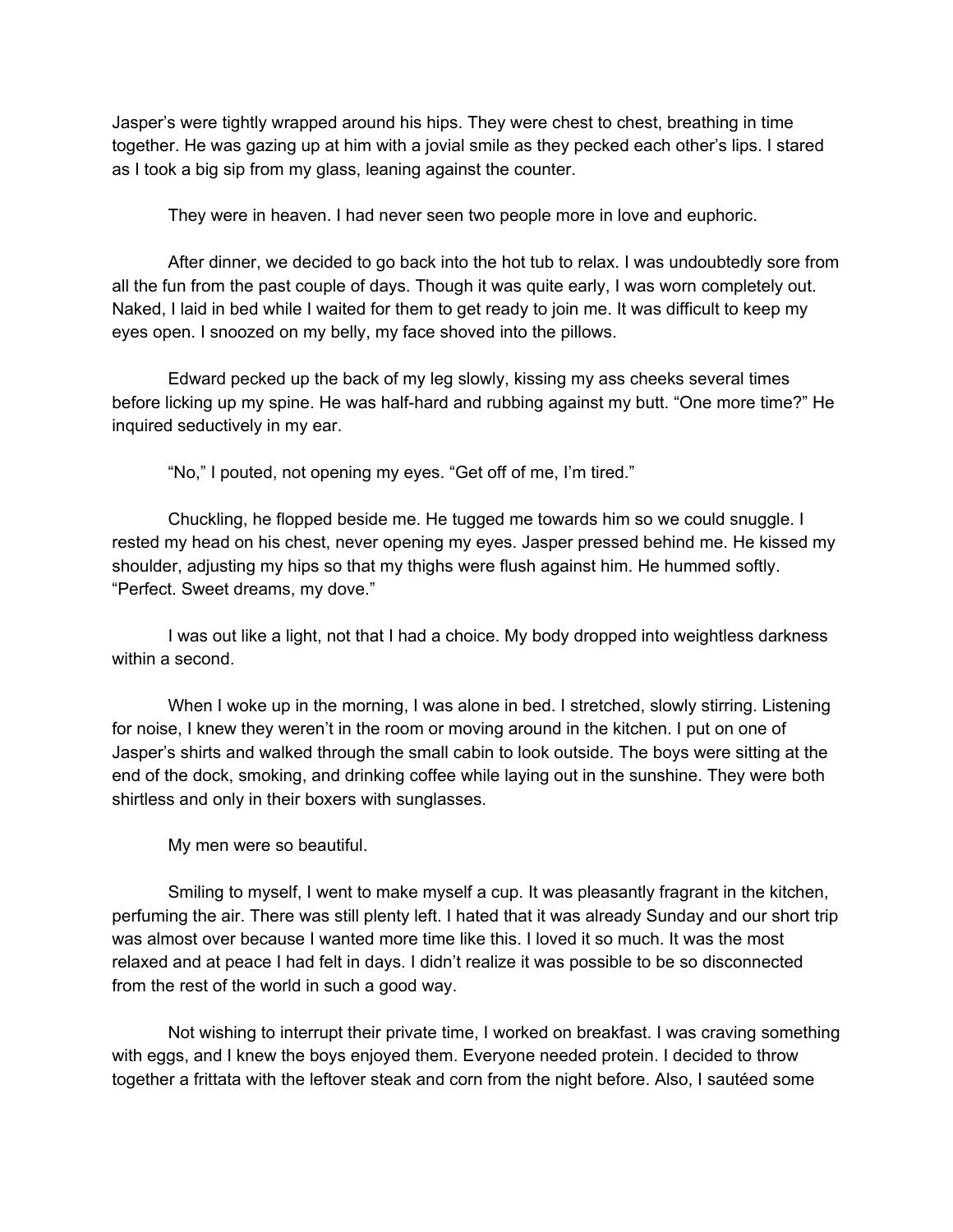onions, mushrooms, and zucchini to fill it out. With fresh heirloom tomatoes on top, it was colorful. I popped it into the oven to bake before checking on them from behind the glass door.

Jasper was on top of our man, and they were aggressively making out. Their underwear was down around their thighs, and Edward was jerking them off together in his huge hand.

"Oh, my…" I drew out softly. I sipped my coffee and leaned against the wall to watch. "Oh, my," I repeated with a smirk, twisting my head to the side to see from a better angle. "Good morning, gentlemen." I took another drink. "Get it, honey. Wow." They were really going at it, both flushed and sweaty. Biting my lip, I grinned wildly. "The best part of waking up is watching your boyfriends fuck on a dock," I sang to myself to the tune of the Folger's jingle, then snorted like I was actually funny.

I opened the curtains a little more so I could watch from the kitchen area while I was cleaning up and cutting up some melon to go with breakfast. I was a pervert, and I had zero regrets.

Edward was so aggressive. He might not have known he was bisexual six months before, but he was enjoying the discovery to the fullest. Jasper was so loud when he came that I could hear him from outside.

"Oh, bravo, Eddie," I said to myself, making another cup of coffee. I leaned against the island as I stirred my mug. "Excellent job."

I was putting the frittata on the table and finishing up the toast when they came in. Edward instantly became sheepish. He was surprised to see me, and his cheeks flushed a bright neon pink as his eyelashes fluttered against his cheek. "Oh. Good morning, my love. Hello. I'm sorry. We didn't mean to wake you."

Giggling, I shook my head. "You didn't."

"God, it smells wonderful in here," Jasper mumbled as he came to me and gave me a deep kiss on the lips. I could taste our boyfriend on them.

I wrapped my arms around his neck, leaning into him. "Enjoy yourself?" I asked in his ear.

"So fucking much." He slapped my ass before washing his hands. I giggled again. "Did you like the show?" He winked. "Naughty little girl."

"So fucking much," I declared in his accent.